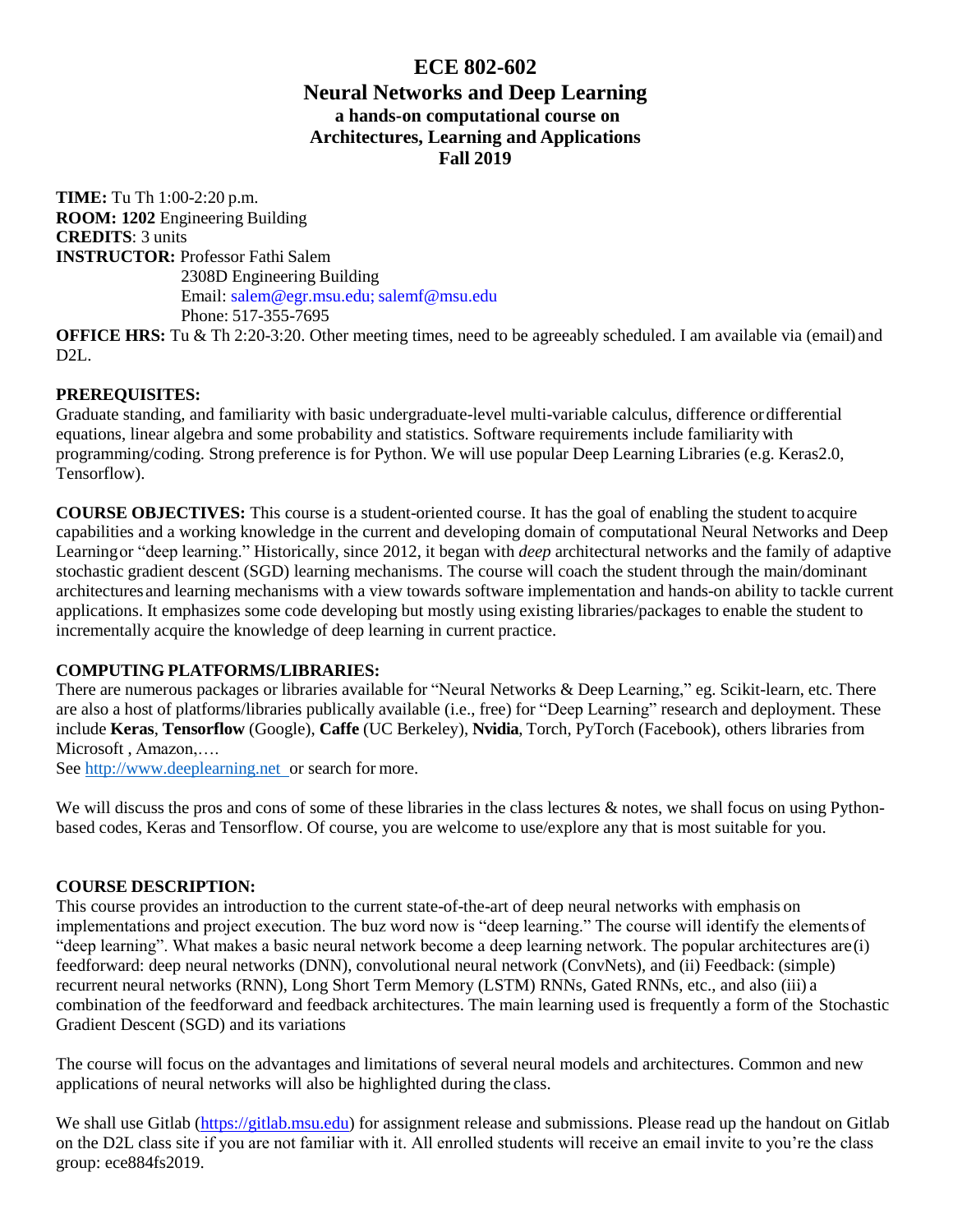# **MAJOR TOPICS:**

#### **Basics:**

- 1. Elements of deep neural networks: The building blocks and architectures
- 2. Adaptive and Learning processes: Gradient, Energy, Entropy -based methods and Systems.

# **Supervised Learning:**

- 3. Deep Neural Networks (DNN): auto-encoders, sparse representation, local connections, convolutional networks
- 4. Convolutional Neural Networks (ConvNets): on its own
- 5. Recurrent Neural Networks (RNN): rnn, irrn, lstm, GRN, and other gated RNNs

### **Unsupervised Learning:**

- 6. Information-Theoretic Models and learning: Independent Component and entropy-based methods
- **7**. Applications, applications and project

# **Example Reading Material:**

**-**See [http://www.deeplearning.net](http://www.deeplearning.net/) **-On-line Textbook:** By Michael Nielsen**,** see **[http://neuralnetworksanddeeplearning.com](http://neuralnetworksanddeeplearning.com/) -Online Textbook:** [http://www.deeplearningbook.org](http://www.deeplearningbook.org/) We encourage you to pursue all (online) resources, e.g., at [http://www.deeplearning.net](http://www.deeplearning.net/)

# **ADDITIONAL REFERENCE MATERIAL:** will be provided from the WWW/ internet.

**COURSE WEB SITE:** The primary web site is on the D2L Course Management System. Please go to the following URL: https://d2l.msu.edu and log-in with your MSUNet ID and password. This site is available to enrolled class members.

**ATTENDANCE**: Classroom attendance/participation is expected.

**GRADING:** Grading will be based on 3 assignments (mini-projects), a current paper presentation or special miniproject(midterm), and a final project, where students will be expected to apply the techniques covered and learned in prior projects to current practical scientific and engineering applications. The grade will be distributed as follows:

- Assignments: 3 Assignments (A1:10%, A2:15%, A3:20 % ) 45%
- One "mid-term" Mini-Project & Presentation/Assessment, 15%
- Final Term Presentation & Project: 40%

Three small projects assignments will focus on DNN, ConvNet, and RNN, each, and will be given as take-home assignments. The Midterm will be based on a presentation and a summary assessment/evaluation of a current practical paper or application. The Final Project grade will be based on a final project report and an in-class presentation during the Final Examperiod (**Thursday, Dec. 13, 2018, 12:45-2:45 pm in rm 2245 EB**).

**Note:** Assignments must be turned in on the due date to receive credit. **No make-up of assignments will be allowed without awritten medical excuse.**

**IMPORTANT DATES (**Please refer to the Registrar's website at<http://www.reg.msu.edu/> for a detailed calendar):

### **ACADEMIC HONESTY**

Article 2.3.3 of the Academic Freedom Report states: "The student shares with the faculty the esponsibility for maintaining the integrity of scholarship, grades, and professional standards." In addition, this instructor adheres to the University regulations, policies, and ordinances on academic honesty and integrity, as specified in General Student Regulation 1.0, Protection of Scholarship and Grades; the all-University Policy on Integrity of Scholarship and Grades; and Ordinance 17.00, Examinations, all of which are available on the MSU Web site (www.msu.edu). Students who violate these rules may receive a penalty grade, including, but not limited to, a failing grade on the assignmentor in the course. The following conduct is specifically cited: (1) Supplying or using work or answers that are not one's own; (2) Providing or accepting assistance with completing assignments or examinations;(3) Interfering through any means with another's academic work; (4) Faking data or results